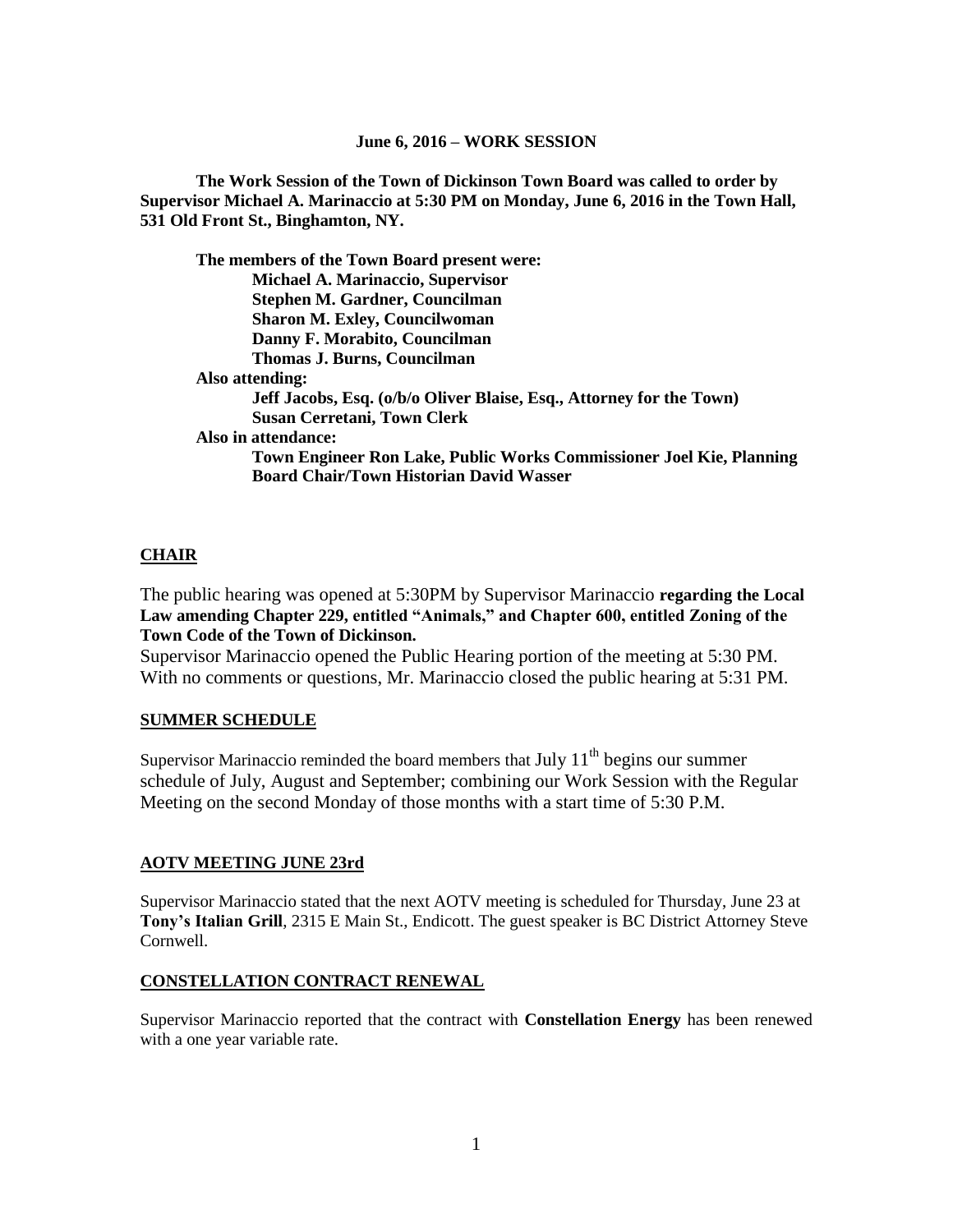# **SAVE THE DATE 125th ANNIVERSARY CELEBRATION**

Supervisor Marinaccio reported that we will be sending out Save the Date announcements for our 125<sup>th</sup> Anniversary Celebration to various local county, state and federal officials. The date of the celebration is September 17, 2016. Supervisor Marinaccio thanked David Wasser and his committee for organizing what will be the largest town celebration in our town's history. Work continues in the planning. Mr. Marinaccio stated that businesses, churches, and various organizations will be invited as well as our very own residents from the town and village.

## **MS4 ENGINEERING SERVICES**

Supervisor Marinaccio stated that he has a proposal from Town Engineer Ron Lake to continue to perform **MS4** engineering services for 2016. The total amount for the contract is \$9,000. Mr. Marinaccio stated that he will recommend that the board authorize the proposal at next week's meeting.

#### **SHERIFF'S REPORT**

Supervisor Marinaccio reported that a Broome County Deputy Sheriff stopped by his house a couple of weeks ago to inform him that persons claiming to represent a charitable organization and soliciting donations were going door to door in the **Sunrise Terrace** and **Chenango Shores** neighborhoods. The charity was fraudulent and the solicitors left the area.

#### **SOLAR FARM INFORMATION MEETING**

Supervisor Marinaccio informed the board that he and Councilman Steve Gardner will be attending an information meeting regarding Solar Farms on June 9, 6:30 PM at **Cornell Cooperative Extension**.

#### **NYS DOT MEETING**

Supervisor Marinaccio informed the board that he and Public Works Commissioner Kie will be attending a meeting held by the **NYS Department of Transportation** June 7, 9:30 AM at the **K Mart** Plaza field office. Discussion will be focused on the 2016 construction season for Phase 2 of the I-86 construction project.

## **ADA PLAN**

Supervisor Marinaccio reported that the new **ADA** coordinator for the town will be Deputy Clerk Karen O'Neil. Mr. Marinaccio called on Town Engineer Ron Lake to explain the new **ADA** transition Plan. Mr. Lake explained that the town has to have a long range **ADA** transition plan that addresses sidewalks/curbs/ ramps etc. Handicapped accessibility is now tied to Federal, State and Municipal funds. Mr. Lake and Public Works Commissioner Kie are working together to develop the town's plan.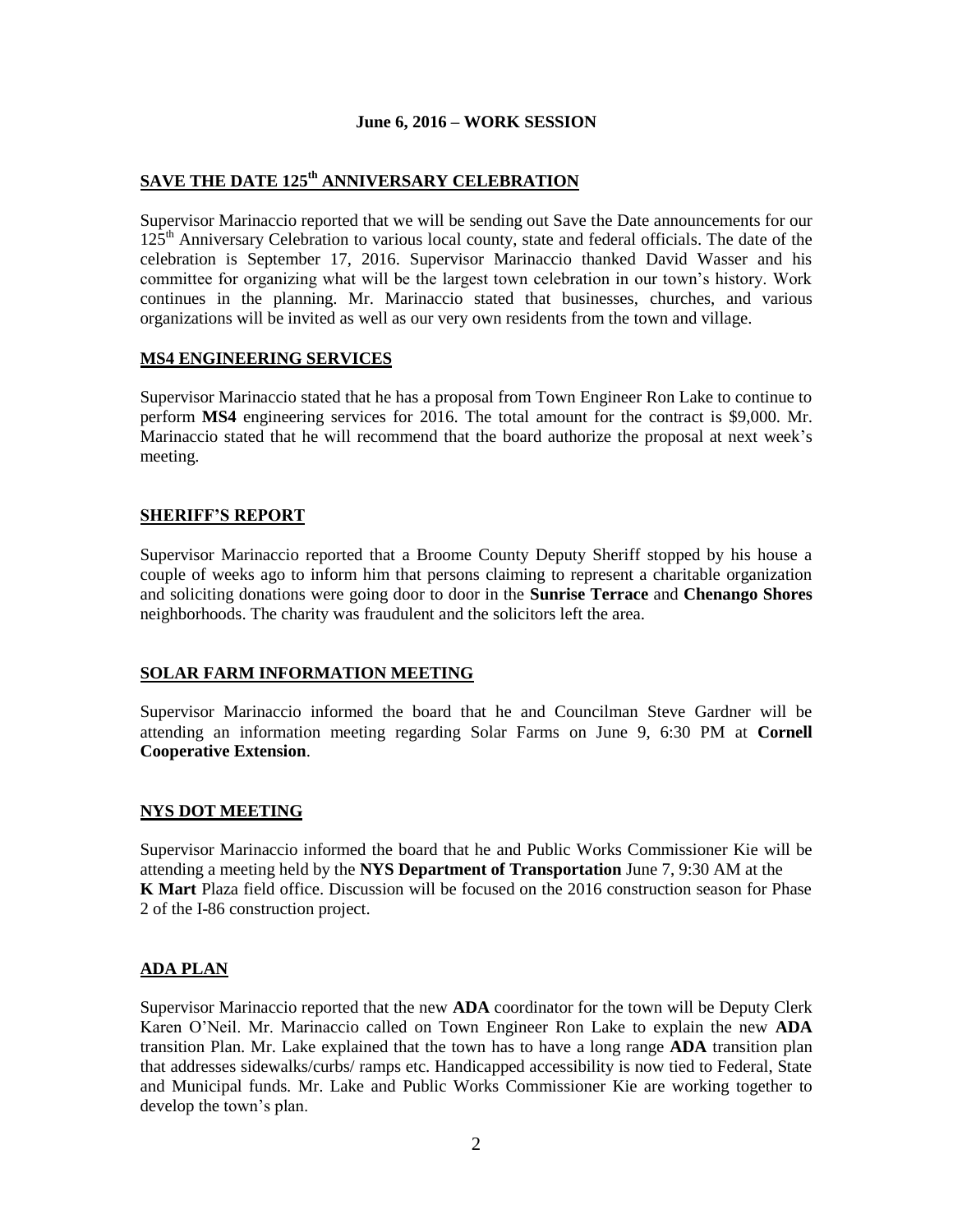# **ATTORNEY**

Attorney Jeff Jacobs, Esq. on behalf of Attorney for the Town Oliver Blaise, Esq.

## **MICROTEL EASEMENTS**

Attorney Jeff Jacobs relayed that he was advised by Attorney Blaise that the **Microtel** easements are still in the hands of counsel and that he has not received any comments back. Public Works Commissioner Kie stated that **Microtel** has been pressuring Code Enforcement Officer Rafferty for the **Certificate of Occupancy**. Attorney Jacobs remarked that it would be possible to issue a temporary easement subject to the receipt of easements. After a discussion, Attorney Jacobs stated that he will send an email to Attorney Blaise to let him know what the current thinking is- issuance of a temporary CO with a follow up to Attorney Joe Meagher inquiring as to the status.

Supervisor Marinaccio suggested that Public Works Commissioner Kie mention to the **Microtel** people that the town board is considering not allowing them to open until the easements have been returned in recordable form.

## **DISSOLUTION OF THE GARBAGE DISTRICT PLAN**

Attorney Jacobs stated that a date and location must be established for the **Garbage District Dissolution Plan** public hearing.

Supervisor Marinaccio suggested that we call a Public Hearing for July  $11<sup>th</sup>$  at 5:30 PM. Mr. Marinaccio would like to contact the **Polish Community Center** to see if it would be available as the meeting location. Supervisor Marinaccio stated that we will inform residents of the meeting details via the website and the newspaper. We will be conducting our regular monthly meeting at the **Polish Community Center** at that date and time.

Supervisor Marinaccio stated that informational letters will be mailed to residents.

# **SOLAR FARM MORATORIUM**

A discussion was held regarding Solar Energy. Supervisor Marinaccio and the board members are in the process of gathering and sharing information as they continue to educate themselves. Attorney Jacobs will ask Attorney Blaise to work on a moratorium with the focus on **Solar Farm** operation.

## **TRANSFER OF UNDEVELOPED PROPERTIES TO MRS. BURKE**

Mrs. Burke donated the portion of her property to the town for the Phelps Road extension. The town obtained an appraisal on the increased value of Mrs. Burke's property after the road was installed, as well as on the value of the undeveloped lots. Mrs. Burke was reassured that this would not cause an increase in her property taxes. The town originally offered Mrs. Burke 5 properties and now she is interested in acquiring the 3 additional undeveloped parcels that are near/adjacent to her property. Apparently the issue of transferring